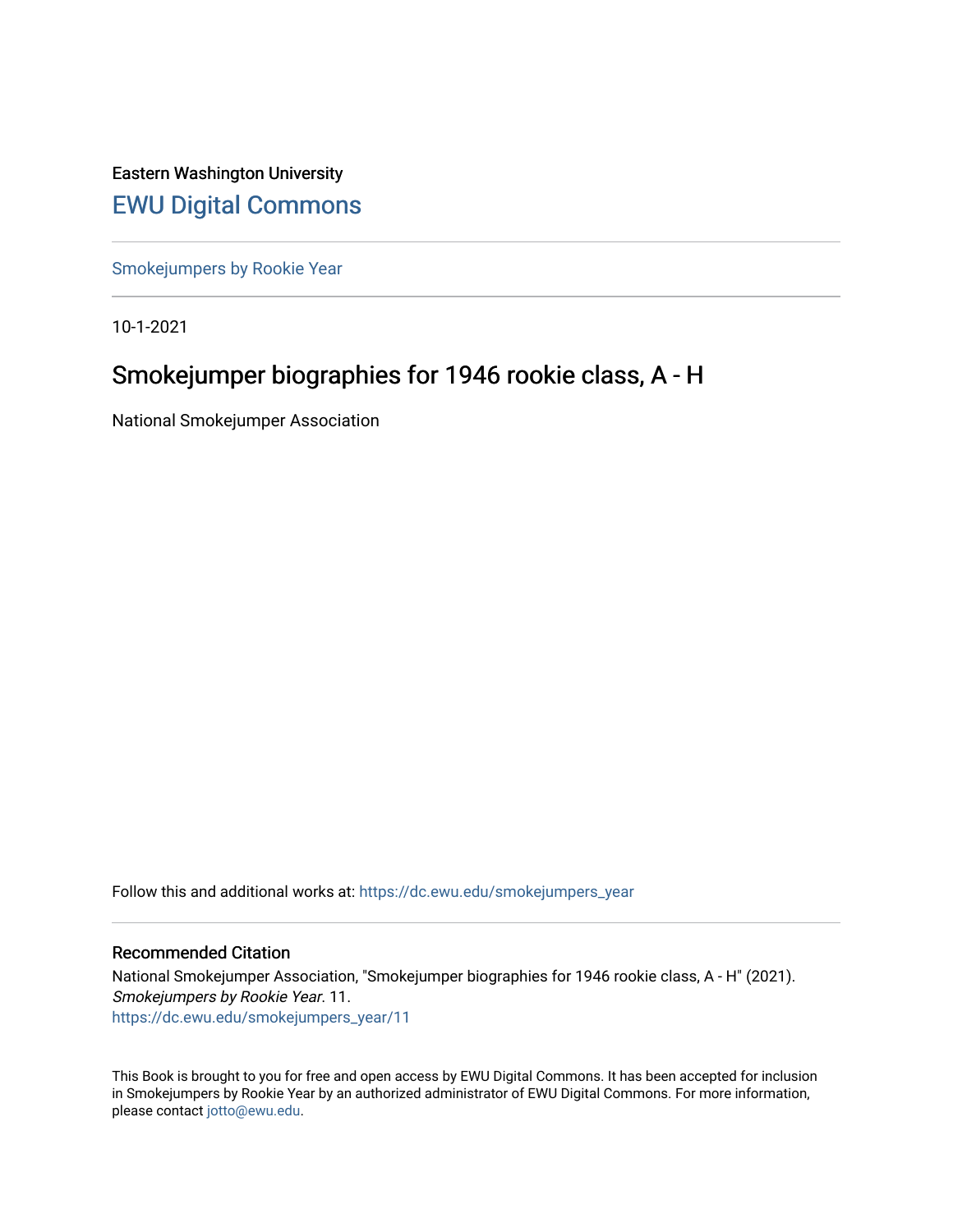### **1946 Smokejumper Rookies**

### **Edward John Adams** (Cave Junction '46)

 Ed, 92, died April 3, 2016, in Dixon, Calif. He was born December 11, 1923, in Los Angeles. Ed was a Master Sergeant U.S. Army Airborne WWII. His gravesite lists service in WWII, Korea, and Vietnam. Apparently, he went back into the Army after jumping at C.J. He jumped at Cave Junction during the 1946-47 seasons.

### **James Charles "Jim" Allen** (North Cascades '46)

 Jim died August 15, 2016, in Redmond, Oregon. He was born in Livingston, Montana, March 25, 1923. Jim joined the 101st Airborne Division during WWII and got his first combat jump during Operation Market Garden on his 21st birthday. He was later wounded during the Battle of the Bulge.

 After the war he joined the smokejumper unit at North Cascades and started his career with the USFS. Jim moved to Cave Junction in 1953 where he oversaw the Siskiyou Smokejumpers. Fourteen years later, Jim took the position to manage the Redmond Air Center and retired from there in 1976.

 None of the jumpers, who worked with and for Jim at Cave Junction, will forget the respect we had for him and the base.

## **Norman Edgar Allen** (Missoula '46)

 Norm, 88, died May 18, 2013, in Thompson Falls, Montana. He was born December 7, 1924, in Pine Ridge, S.D. He served in the U.S. Army during World War II and volunteered for the new parachute infantry. He earned a spot in the elite 517th Parachute Infantry Regiment, which operated independently, with the 82nd Airborne Division and later as part of the 13th Airborne. Norm specialized in reconnaissance and demolitions and participated in the Battle of the Bulge in 1945. He earned the Purple Heart and Bronze Star during the war.

 Norm jumped at Missoula in 1946-48 and 1950-53 and suffered a broken back during his second refresher jump in 1954; recovery took two years.

 He graduated from Black Hills Teachers College in South Dakota in 1951, teaching junior high social studies. Norm took a fire-control job with the U.S. Forest Service in 1961, retiring in 1980. He was also a rancher, and an expert in rawhide braid work through his Oglala Lakota heritage, developing a rawhide tanning method.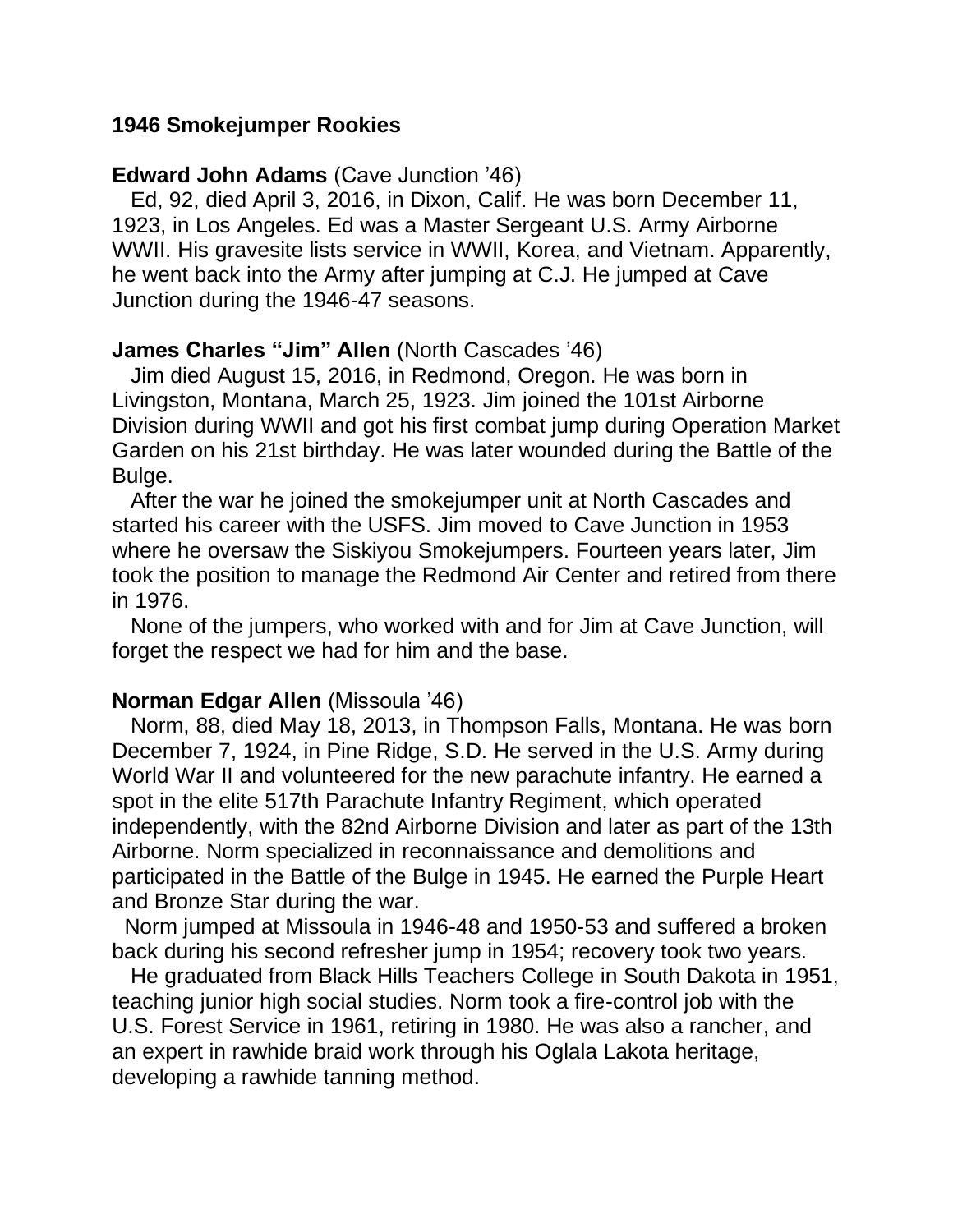## **Richard "Dick" Anderson** (Missoula '46)

 Dick, 87, died Oct. 18, 2010, in Hailey, Idaho. He earned a bachelor's degree in Forest Management from the University of Idaho in 1949 and a master's degree in Forestry in 1953, having studied math, physics, and engineering at Long Beach (California) City College before entering the Army Air Corps in 1943.

 While in the service, he was a B-24 tail gunner in Italy and took part in more than 50 missions targeting refineries and marshaling yards in southern Europe. He parachuted to safety after his plane was shot down in northern Yugoslavia. Dick worked as a snow ranger in Alta, Utah, from 1955 to 1965, and spent several summers building timber-access roads in Bridger-Teton National Forest in Wyoming. He also worked as a timber sales administrator in roadless areas. He served as a forest ranger in Idaho from 1965 to 1980.

 Dick trained as a smokejumper in Missoula in 1946, finishing his stint after the 1947 season. After retirement, he built a 50,000-board-foot house in Hailey, also cultivating fruit trees as well as an indoor orange tree that never failed to produce, even in Idaho's winters.

## **Francis E. Anywaush** (Missoula '46)

 Francis died June 16, 2001. He jumped six seasons at Missoula after serving in the U.S. Airborne during WWII where he received the Bronze Star among many other decorations. Francis and his wife, Margaret moved to Bemidji, Minnesota in 1980 where they continued to live after his retirement from the U.S. Forest Service in 1986. After cremation, his ashes were taken to Montana and spread at Lost Johnny Creek on the Flathead River. Drummers from the Blackfoot Tribe were in attendance during the ceremony.

## **Herb Bartlett** (North Cascades '46)

 Herb died March 3, 1996, in Coupeville, WA. He served in the Navy from 1950-54 during the Korean War. Herb graduated from Western Washington in 1958 and from the Institute of Foreign Trade in 1965. After teaching school, he worked at the Naval Undersea Warfare Engineering Station at Keystone, WA, for more than 15 years.

#### **George Dean Bate** (McCall '46)

 George, 85, died June 28, 2010, in Ogden, Utah. He was born October 23, 1924, in Logan, Utah. During WWII George was inducted into the Navy in May of 1943. At the time he was a student at Utah State. He served until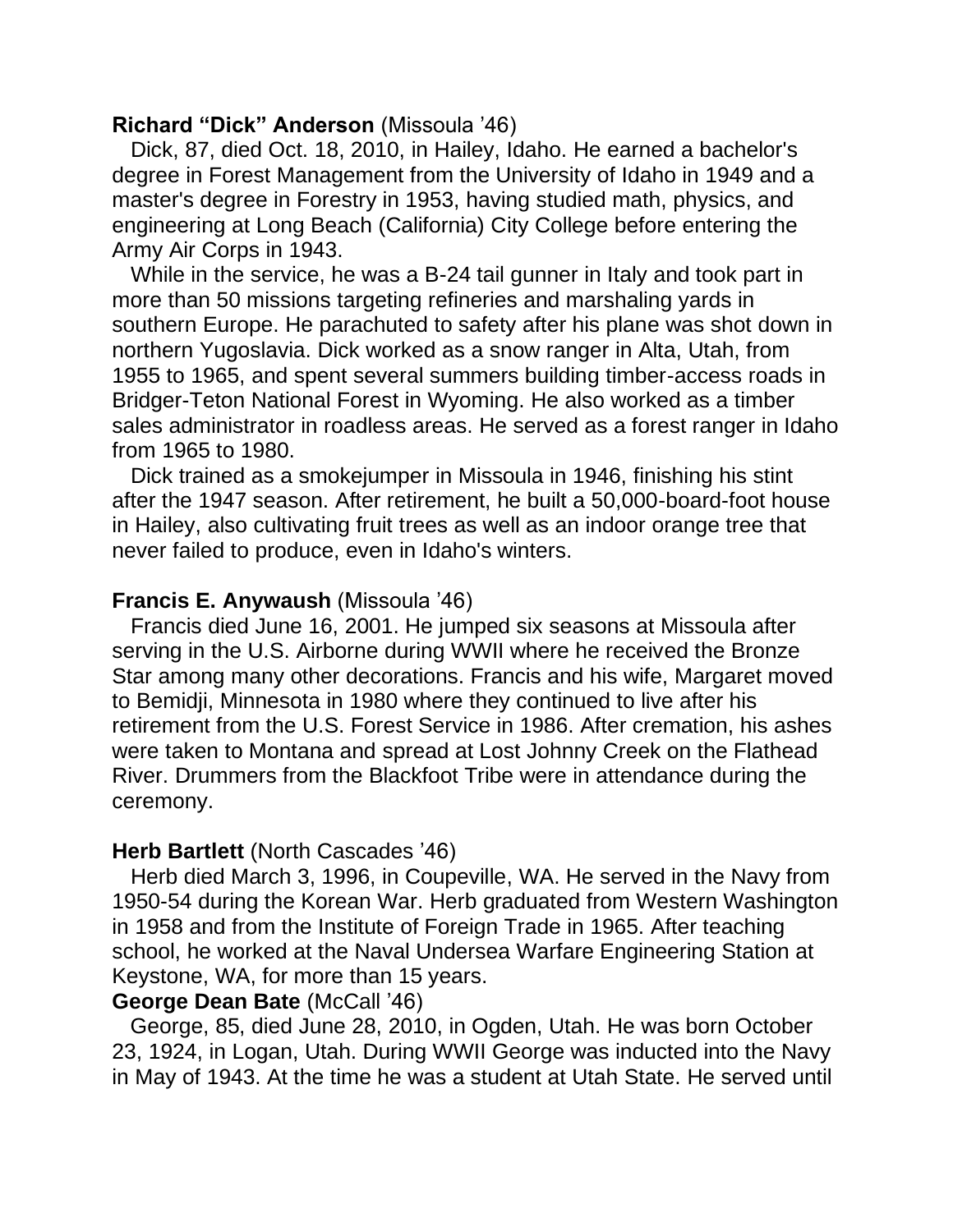February 1946. George jumped at McCall during the 1946-47 seasons. He had 15 fire and seven practice jumps.

## **Richard H. Bauman** (Missoula '46)

 Dick, 74, died March 22, 2000, of cancer. He grew up and went to school in Alexander, N.D. and served in Naval Aviation from March 1943 through Oct. 1945. He jumped from 1946-48 while attending Montana State University from which he was graduated with a forestry degree in 1949. He worked for the Bureau of Land Management as an environmental specialist and retired from that agency in Portland, Ore. in 1980. He lived with his wife Betty Jo in Newberg, Ore.

 Dick was a skier, hunter, fisherman and horseman, a member of the Yamill County Sheriff's Posse and president of Oregon Equestrian Trails for six years. Dick was also a member of the First Presbyterian Church in Newberg, a Mason, past master of the Newberg Lodge and the Newberg Lions Club. He was an active Shriner and a frequent volunteer at the Shriners' Children's Hospital in Portland. He is survived by his wife Betty Jo.

## **Albert V. Bellusci** (Missoula '46)

 Al attended the University of Montana for two years before transferring to Montana State where he graduated in 1952 with a BS in Mechanical Engineering. He was an All-State quarterback at Missoula County High School and helped lead their team to their third consecutive state football championship.

 Al was a pilot in the USAF for four years where he was assigned to Special Weapons and Electronic Counter Measures. He worked at the USFS Equipment Development Center for ten years before being selfemployed as a professional engineer.

 Al jumped at Missoula 1946-47. He had four fire jumps in '46 and two in '47. "We were housed in the former CCC camp at Nine Mile and made all our training jumps from there."

## **Ozro Black** (Missoula '46)

 Ozro, 72, died from a stroke March 20, 1996, in Dillon, Montana. He was born September 25, 1923, in Red Bird, Arkansas, was widowed, was a WWII Navy veteran, had a college education and worked for the Forest Service. He had brothers who also were smokejumpers and jumped at Missoula 1946-49.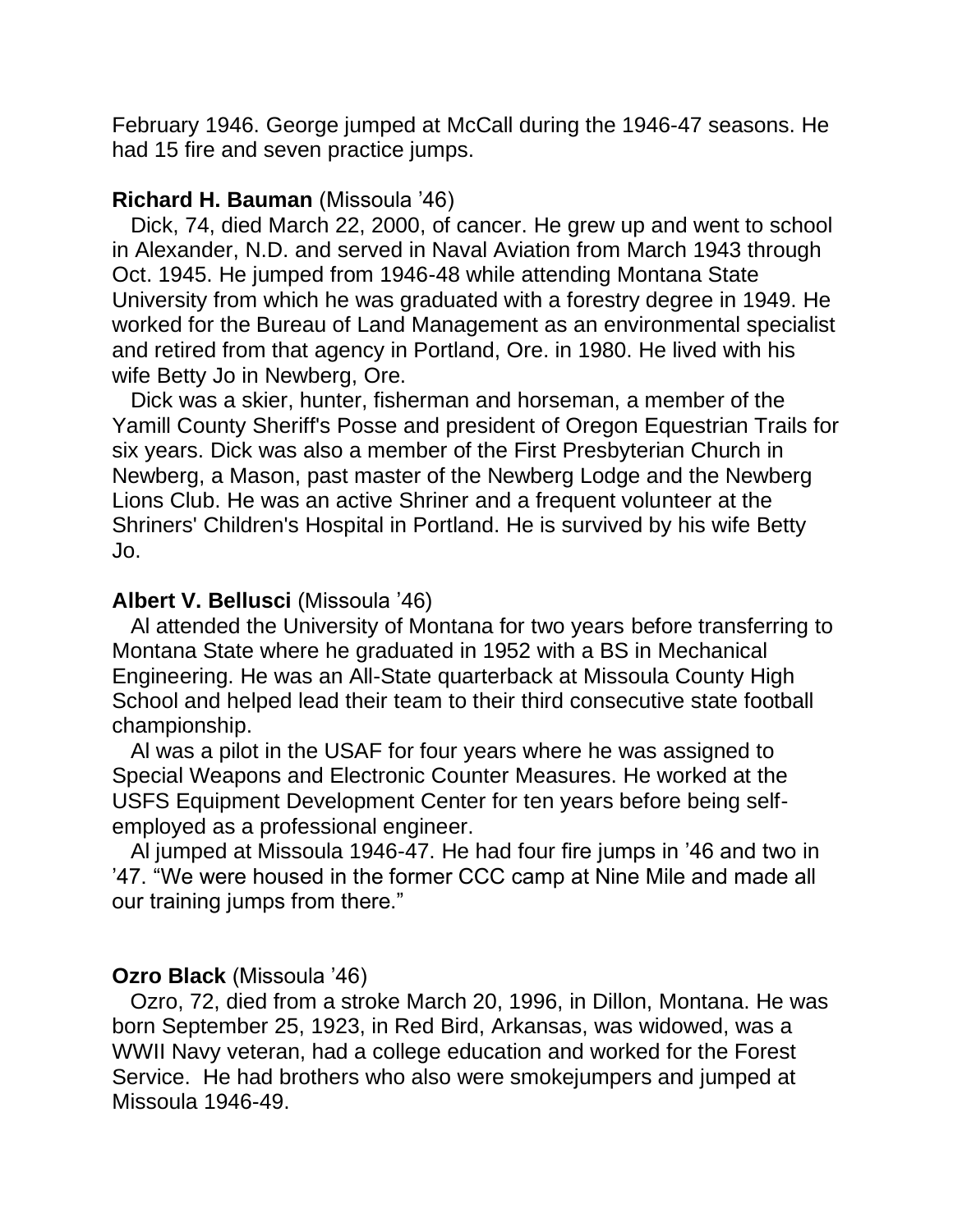### **James E. Blowers** (Missoula '46)

 James, a resident of El Cajon, CA, died June 6, 2013. He was born in San Diego and joined the Navy at age 17 during WWII. After the war, he heard about smokejumpers needing men and he joined the group in Missoula jumping the 1946-47 seasons.

 He spent his later career delivering water for Sparkletts, a pioneer in the bottled water business. Jim retired in the late 80s.

### **Michael Bober** (Missoula '46)

 Mike, 79, died April 15, 2005. He served in the 508 Parachute Infantry Regiment in WWII, was awarded three Bronze Stars, and was given a field promotion from private to sergeant for bravery in the Battle of the Bulge.

 Mike jumped at Missoula for four seasons and joined the CIA in 1952 with postings in the Far East, Mideast, Europe and CIA headquarters in Langley, Virginia. He retired in 1975 and moved to Corpus Christi, Texas.

## **Kingdon "King" Brady** (Missoula '46)

 King was born in Virginia, Minnesota, and graduated from high school in Yakima, Washington.

He served with the 517th Parachute Infantry Regiment in Europe during WWII and graduated from Ohio University after the war. King jumped three seasons at Missoula.

 He received his Doctor of Medicine from the University of Cincinnati in 1954 and practiced family medicine before going into Pathology in 1966. King then practiced Pathology in West Lafayette, Indiana until his retirement to Stuart, Florida, in 1989.

 He was an NSA member and liked to keep up with smokejumping through the *Smokejumper* magazine.

## **James Brown** (Missoula '46)

 Jim died May 31, 2007, in Sandpoint, Idaho. As a young man he spent summers employed by the Forest Service doing Blister Rust control, mapping, surveying, cruising timber and firefighting. He graduated with a forestry degree from Washington State College in 1939 and worked as an asbestos worker in Alaska in 1940.

 With such an extensive background, he was accepted for smokejumper training in 1941 but that was delayed by WWII when he worked on the "Manhattan Project."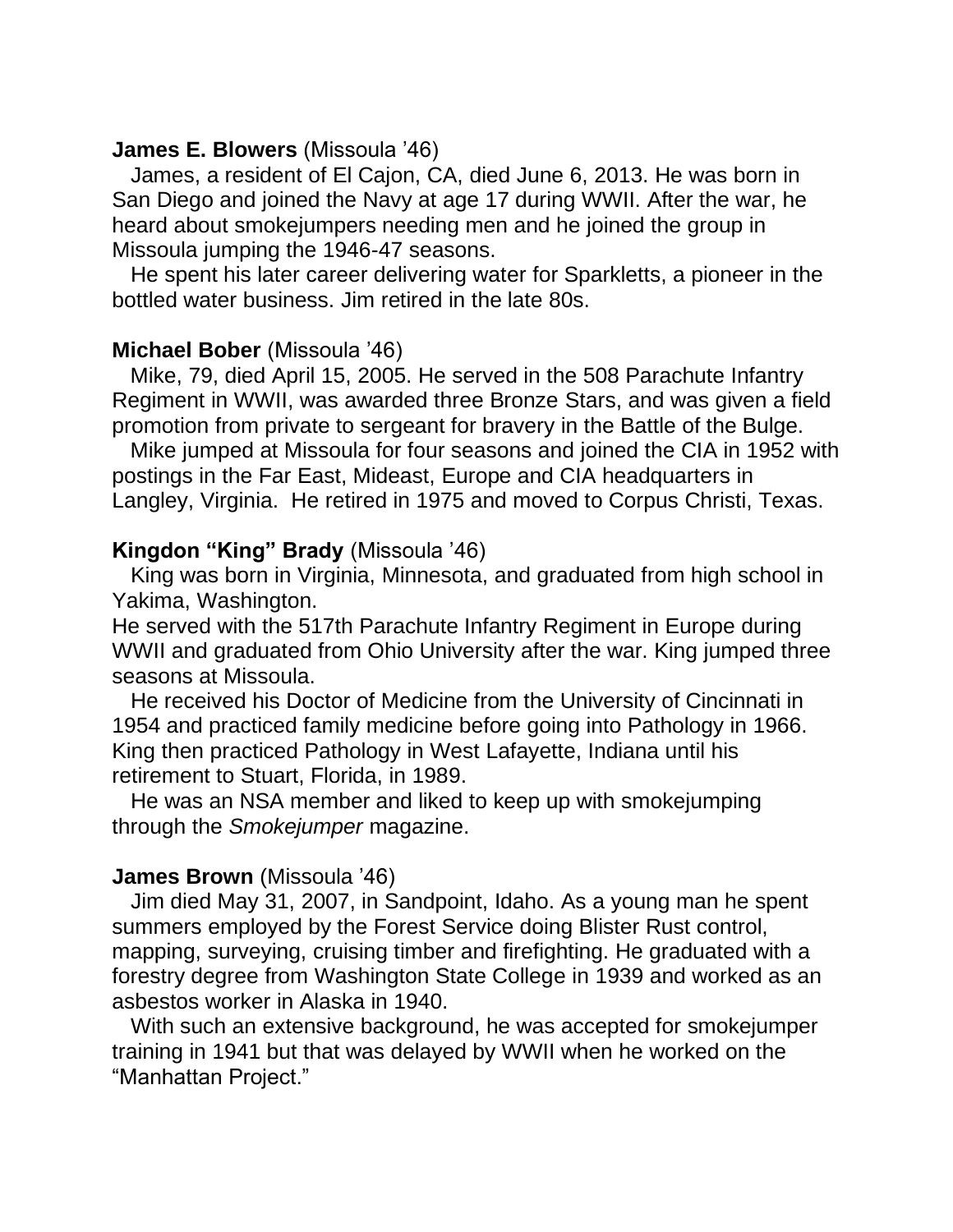When he started jumping in 1946, Jim jokes that Earl (Cooley) appointed him superintendent of firewood. In addition to splitting the firewood, his job as to get up very early and have the massive-iron cook stove hot and ready for the cook at the Nine Mile Camp.

 At the urging of Earl Cooley, Jim took the Civil Service Forester exam and was offered work with the Forest Service at the professional level. However, the construction industry was booming in Alaska and Jim opted to set up his own company in that state.

 In 1964 Jim established the 2,000-acre Homestead Ranch in the Pack River Valley near Sandpoint. He spent the remainder of his life on this property. He also owned land in Idaho, Washington, and Alaska. Jim loved flying and flew for many years in Alaska.

#### **Walter W. Burton** (McCall '46)

 Walter jumped the 1946 season at McCall and had nine fire jumps that season in addition to his seven training jumps.

### **Robert L. Caldwell (McCall '46)**

 Bob died July 9, 1998, from Parkinson's Disease. He was a retired professor of Philosophy at the University of Arizona. Bob served with Patton's 80th Infantry Division when it was sent north to relieve Bastogne during the Battle of the Bulge during WWII. He jumped at McCall 1946-47 and at Idaho City 1948-58.

## **John Leo "Jack" Carver** (Missoula '46)

 Jack, 74, died January 27, 1998, in the Montana Veterans Home, Columbia Falls, Montana. He was born February 22, 1923, in Hamilton, Montana. Jack grew up in Darby, Montana, and entered the Navy during WWII where he served four years. He was with the Bombing Squadron 14 with the USS Wasp when he and his pilot were credited with inflicting heavy damage on the Japanese battleship Yamato. His photograph of that bombing has been reproduced in the U.S. Navy's official story of the 2<sup>nd</sup> Battle of the Philippines and has been used in many newspapers and magazine to illustrate the actual sinking of the Yamato. He received a Navy Unit commendation Ribbon, the Air Medal. and the Silver Star Medal.

 He married LeEtta May Carver in 1949. Jack attended Montana State College at Bozeman for two years and Montana State University at Missoula for two years. He jumped the 1946 season at Missoula. They lived in Kalispell where he owned and operated the Kalispell News Agency. After dealing in real estate, he purchased the Great Falls Beer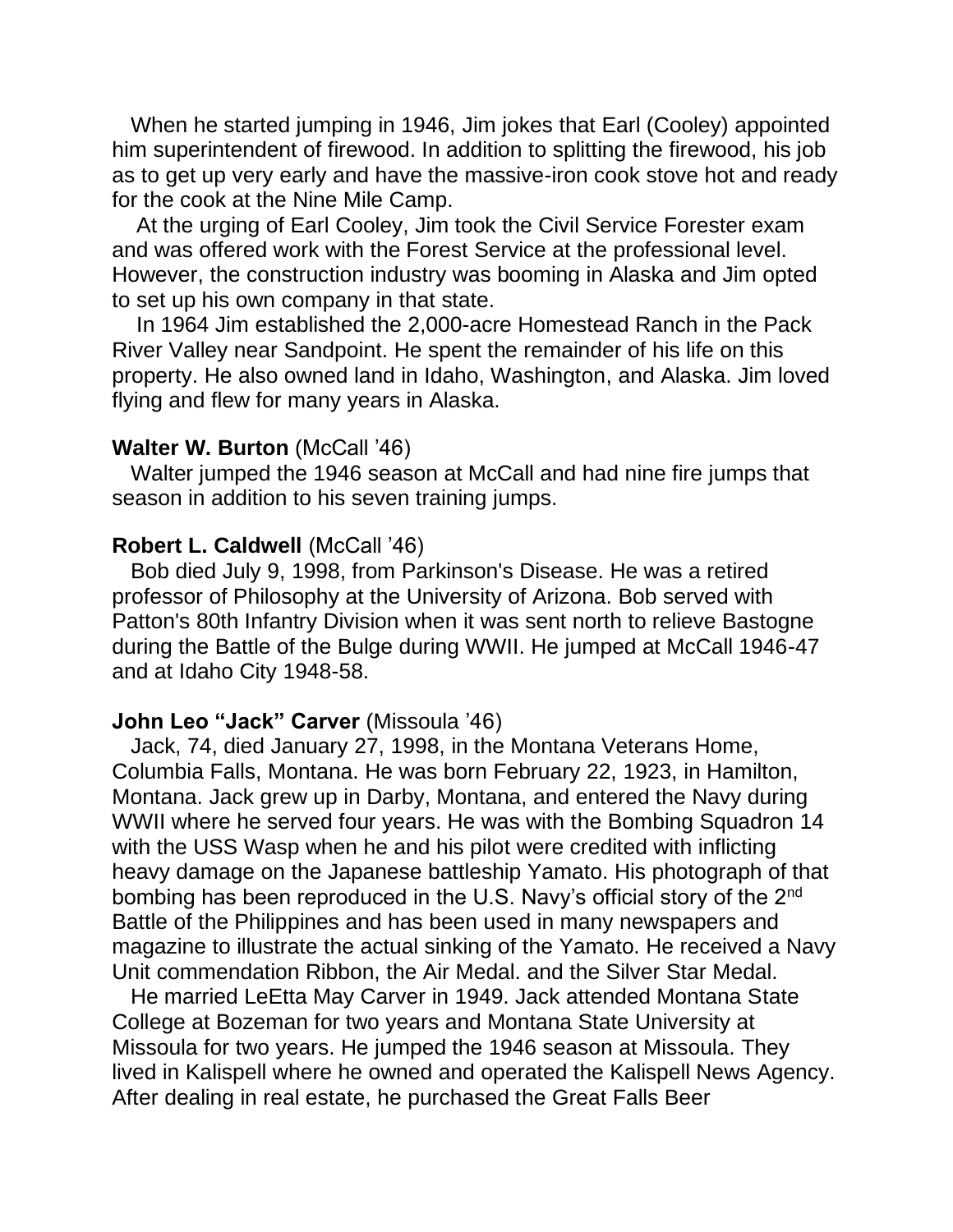Distributorship, naming it Carver Distributing Co. which he owned until his retirement.

## **Edward T. Case** (McCall '46)

 Ed, 72, died peacefully at his home on Monday, November 15, 1999, surrounded by family and friends. He was born April 18, 1927, in Caldwell, Idaho, a son of Edward and Ida Delyria Case. An Idaho native, Ed graduated from Caldwell High School. He served in the Navy during WWII and the Korean Conflict as a Ship's Engineering Officer, Lt. Jr. Grade.

 He spent several seasons as a smokejumper out of McCall, Idaho. Ed received a B.S. in Mechanical Engineering from Oregon State College. He married Dorothy Godsey in 1949 and they were together 50 years. Ed moved to Utah in 1958 to work for Morton Thiokol before starting his own Ogden-based engineering firm. He led Case, Lowe, and Hart for 27 years and took great pride in the buildings and facilities he helped design. He took care of the people who worked for and with him.

 Ed was respected for his talent, can-do attitude, and dedication to quality. He was president of the Consulting Engineers Council of Utah 1977-78, a member of NSPE, ASHRAE, and a life member of ASME. An avid outdoorsman, Ed had a great passion for the natural world. This past summer, he spent time fishing the West and on an anniversary celebration at Lake Powell with his family. He loved a great game of tennis and a decent round of golf. Ed was simply a good guy, good company, a class act. Ed is survived by his wife of 50 years, Dorothy Case.

## **Lawrence J. "Larry" Casey** (Missoula '46)

 Larry died April 21, 2009. He graduated from the Univ. of Montana School of Forestry in 1949. He started working for the USFS but got employment with the BLM in 1950. Larry worked as a timber manager/firefighter until his retirement in 1981.

 Larry was a gunnery instructor in the Army Air Corps during WWII and continued to fly his Cessna 172 through 2001. He was a member of the NSA and the P-47 Pilots Association and lived in North Bend, Oregon. **Paul LeRoy Clabaugh** (McCall '46)

 Paul jumped at McCall during the 1946-47 seasons. He had ten fire jumps his rookie year and followed that with five more in 1947. Paul, 64, died, in Newport, Oregon, April 10, 1988. He was born in Republic, Kansas, April 19, 1923, and had been a millwright in Toledo, Oregon, since 1948.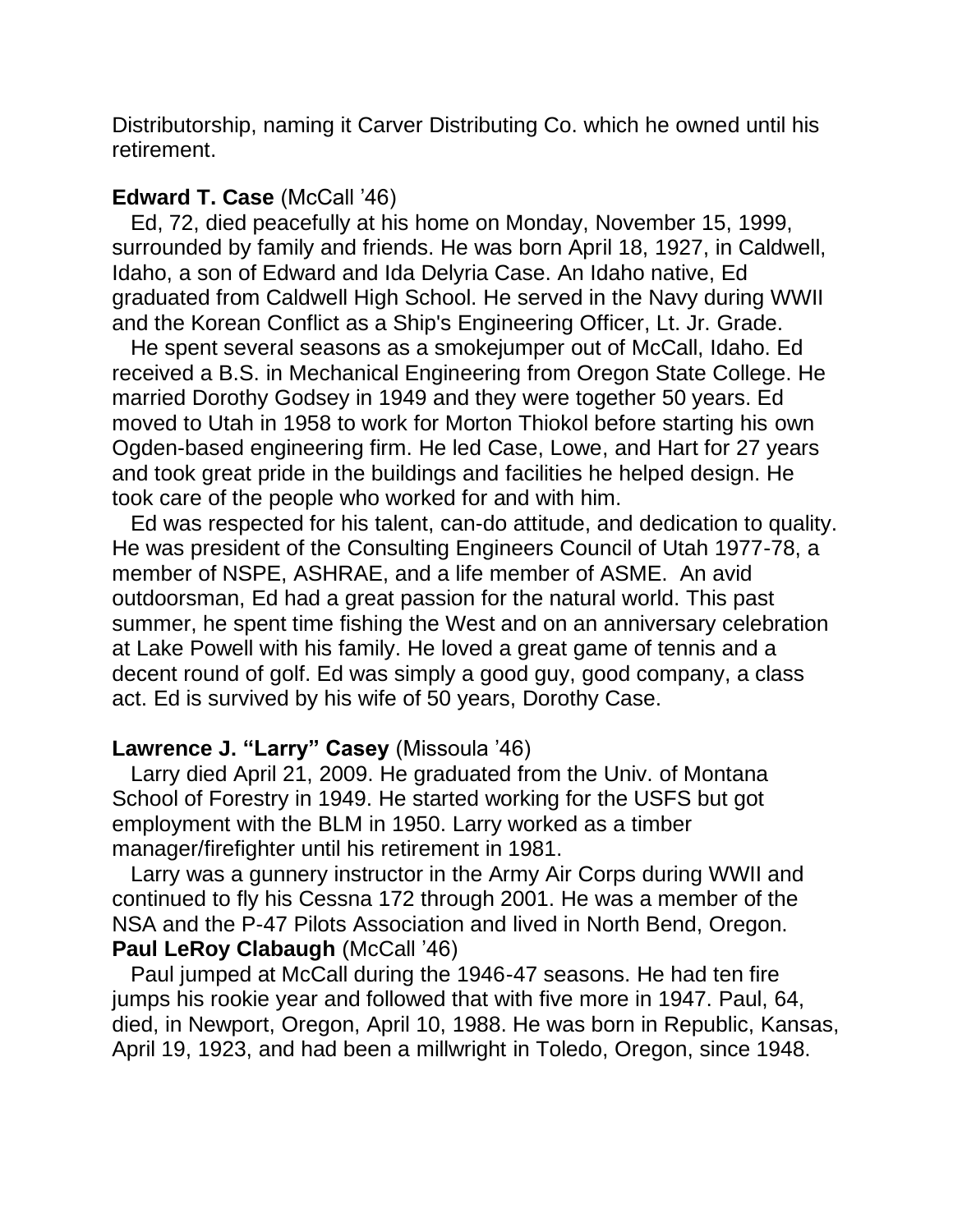Paul (PFC) was an Airborne medic during WWII and captured and a prisoner of war. He is buried in the Willamette National Cemetery in Portland, Oregon.

#### **Robert Joseph "Bert" Collins** (Missoula '46)

 Bert, 90, died February 6, 2015, in Redmond, Oregon. He was born May 29, 1924, in Great Falls, Montana. His occupation in Redmond was listed as "Lawyer." He jumped at Missoula 1946-48 and made 11 practice and nine fire jumps.

#### **Oscar Richard Cook** (Missoula '46)

 Oscar, 71, of West Riverside, Montana, died April 14, 1993. He was born March 26, 1922, in Victor, Montana, and served in the Navy during WWII on the USS Pennsylvania. Oscar jumped at Missoula during the 1946-48 seasons. During the 1946 season he got four fire jumps in addition to seven training jumps. In 1947 he had six fire, one rescue and three practice jumps. Oscar was busy in 1948 with three practice and eight fire jumps.

 After working for the USFS for a time, he became a construction worker for Hightower Construction. He retired from Structural System in 1984.

#### **Richard J. Courson** (Cave Junction '46)

 Dick died February 20, 2018, in Pendleton, Oregon. He was a retired Umatilla County district attorney and district court judge. Dick entered the Marines before finishing high school, volunteered for the Para Marines and went into combat Feb. 19, 1945, when he landed on Iwo Jima at age 19. He spent 30 days in combat before being evacuated due to illness and wounds.

 Back from the war, Dick used his military jumping experience to hire on at Cave Junction where he jumped from 1946-50.

 Although he never finished high school, he enrolled in Willamette University for two years before entering Lewis & Clark Law School where he obtained his law degree. He moved to Pendleton in 1956 to practice law and was later elected Umatilla County district attorney. Dick was appointed to the district court bench in 1967 where he served 25 years.

#### **Robert Craig** (Missoula '46)

 Robert jumped at Missoula during the 1946 season and got three fire jumps in addition to his seven training jumps. He is listed as deceased with no additional information.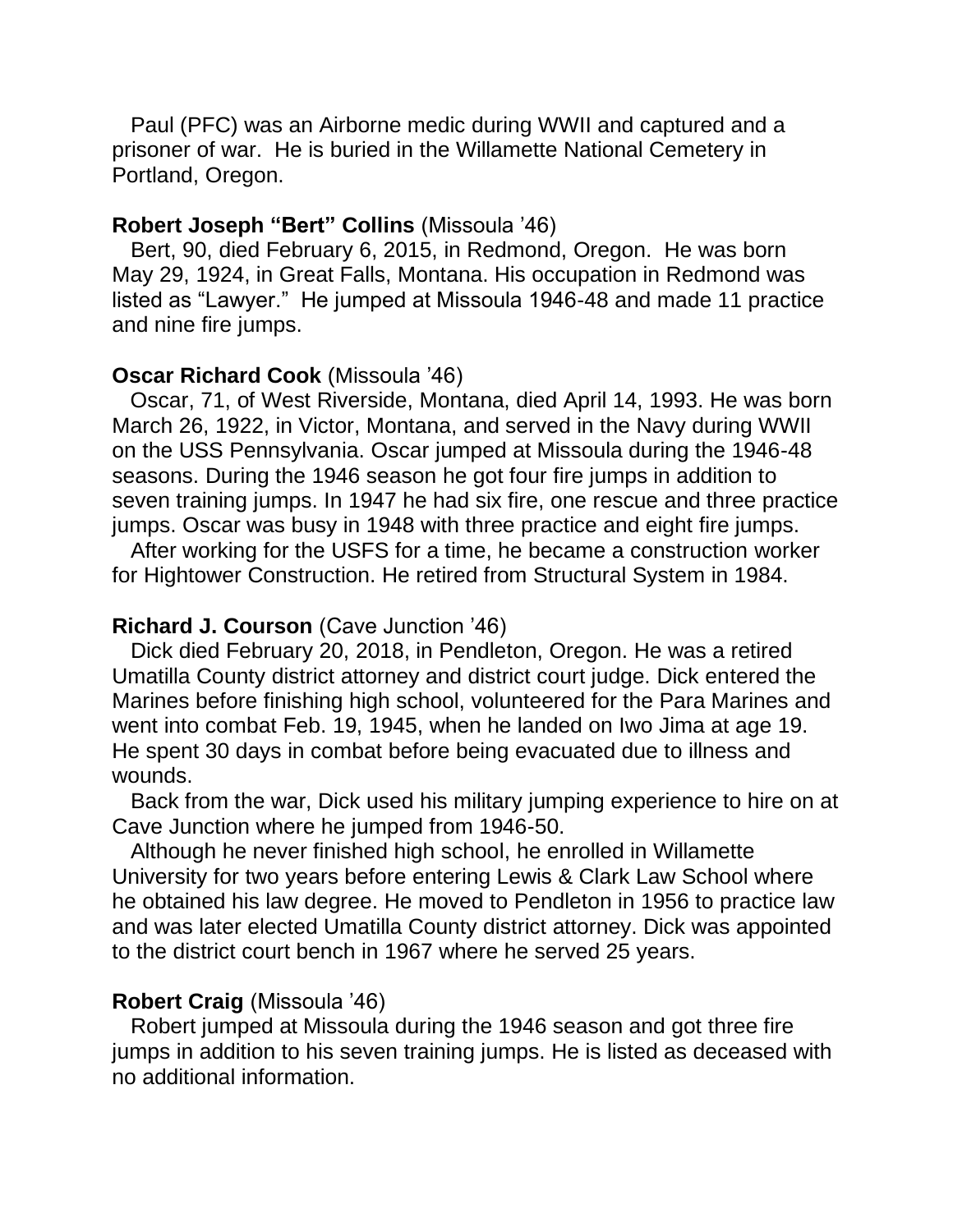## **Robert G. Cramer** (Missoula '46)

 Bob died November 30, 2005, in Missoula. After serving in the U.S. Navy in the Pacific Campaign in WWII, he received his education and master's degrees at the University of Montana. He played basketball at Great Falls High and the U. of Montana. Bob was a teacher and administrator in schools in Montana, Alaska, and Idaho for over 30 years.

### **Robert A. "Bob" Crowe** (Missoula'46)

 Bob died July 29, 2017, in Miles City, Montana. He joined the military in 1943 and was a paratrooper in the 501st Parachute Infantry Regiment. Bob was a decorated trooper and survived the Battle of the Bulge. After the war he earned his degree in Forestry from Penn State. He was an avid motorcyclist and rode his Harley back and forth across the U.S. while he split time at school and jumping at Missoula from 1946-49.

 Bob moved to Missoula after graduation and went to work for the White Pine Sash Company until the mid-60s. He then went to work for the Montana State Forester's Office until retirement in 1979. Bob was active in scouting and was awarded a distinguished service award in 1971.

 Bob jumped at Missoula 1946-49 and had 12 practice, 12 fire and one rescue jump.

#### **Harry Lee Cummings #1** (Missoula '46)

 Harry Lee Cummings Jr., 94, distinguished architect in the Greater Seattle Area, died at home in Kirkland on January 29, 2019. Harry was born in Conway, Arkansas and grew up in Oskaloosa, Iowa, He attended Iowa State University for one year before enlisting in the Army Air Corps, serving from 1943 to 1945.

 Harry graduated with a BA in Architecture at Iowa State, then completed an MA in Urban Design at Cranbrook Academy of Art in Bloomfield Hills, Michigan in June 1950. He was one of ten graduate students accepted at Cranbrook to study under the renowned Finnish architect Eliel Saarinen

 Harry worked briefly for several of Seattle's larger architectural firms before opening his own office in 1956 in the old East Side Journal Building in Kirkland. This was the beginning of a remarkable career spanning over 50 years on the Eastside and in the Greater Seattle Area.

 Sometimes in partnership but more often on his own, Cummings Associates Architects designed and supervised the construction of hundreds of projects large and small throughout the region including health care clinics, recreational facilities, government projects, office buildings, and especially public schools. Cummings Associates designed 40 schools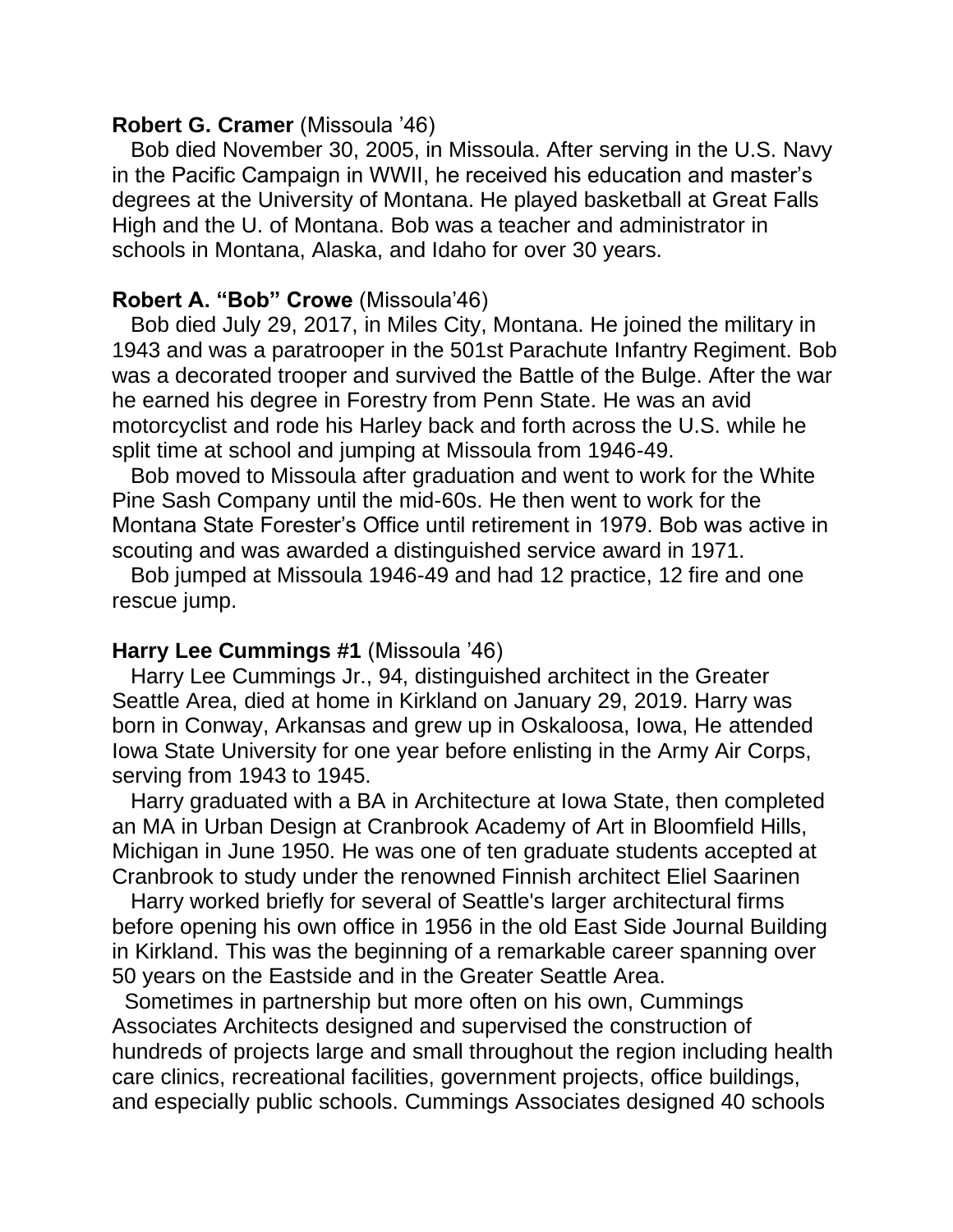for the Lake Washington School District alone, and well over 1,000 projects during his career. The firm grew and prestige to become the 22nd largest architectural firm in the Puget Sound region with some 27 employees.

 Harry jumped at Missoula during the 1946 season and had seven training and five fire jumps.

### **Harry Lee Cummings** (Missoula '46)

 Harry died November 25, 2016. He was born May 4, 1923, in Orofino, Idaho. He grew up in Orofino where he worked in the woods fighting fires and manning lookouts for the Clearwater Timber Protective Association and the USFS.

 Harry was inducted into the Army in 1943 and was a paratrooper in the 101st Airborne Division. He jumped on "D" at Normandy and later in Operation Market Garden. Harry was with the 101st in the Battle of the Bulge and was wounded twice during his time in the Airborne.

 After the war he started a plumbing and heating business in Orofino and went to work for the USFS in 1962 as a Fire Control Officer. Harry retired from the USFS in 1980 and went to work for the Clearwater-Potlatch Protective Association.

 Harry jumped at Missoula in 1946 and worked at Cave Junction during the 1947 season.

 Note: There were two Harry Lee Cummings who rookied at Missoula during the 1946 season.

## **Paul Darchuck** (Missoula '46)

 Paul was born on December 29, 1924, in Scobey, Montana, his father, George, was 48 and his mother, Ustyna, was 46. He married on December 24, 1949, in Flathead, Montana. He died on January 4, 2003, in Asotin, Washington, at the age of 78, and was buried in Clarkston, Washington.

 Paul jumped at Missoula during the 1946-47 seasons and had nine practice and nine fire jumps.

#### **Leon L. Davis** (Missoula '46)

 Leon jumped at Missoula 1946-47. He got five fire jumps during the 1946 season and three during the 1947 season. Leon is listed in yearbook at the University of Montana in 1947 and shown living in Missoula in 1995.

#### **Oroville N. Dodge** (Missoula '46)

 Orv, 89, died from congestive heart failure March 7, 2010, in Phoenix, Arizona. He was born August 24, 1920, in Jamestown, N.D. He attended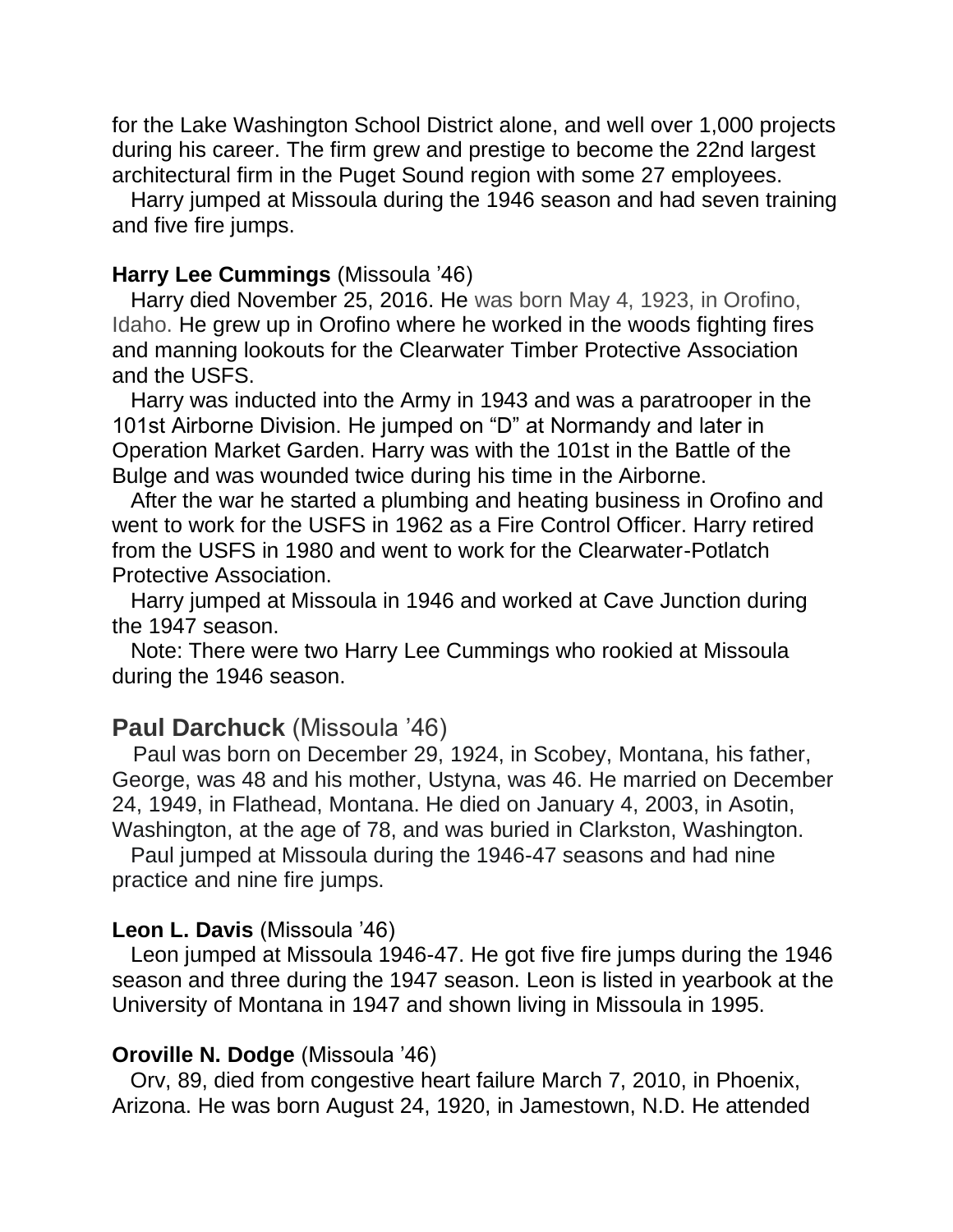school in North Dakota and graduated from Sentinel Butte High School in 1938. He was active in all sports in high school and college.

 Orv attended Dickinson State College and joined the North Dakota National Guard in 1939. Orv saw action in the South Pacific and stayed in the reserves after the war and was discharged as a major. His unit was the first Army unit who came ashore to reinforce the Marines on Guadalcanal; they became part of new division called the Americal. Orville was proud to be among those who helped secure Henderson Field.

 He jumped at Missoula in 1946-47 along with his brother Bob. Orv received his bachelor's degree from the College of Great Falls, his master's from the University of Montana and his Ph.D. from Montana State University. He was the head of the education department at Carroll College from 1965-72 and retired in 1980.

#### **James Aylward Dore** (Missoula '46)

 James, 65, died September 5, 1992, in Polson, Montana. He was born January 24, 1927, in Missoula. His occupation was listed as "Bar Owner/Long Haul Truck Driver." Also listed as serving in armed forces during WWII. He jumped at Missoula in 1946 and shows eight practice but no fire jumps.

#### **Lawrence Ralph "Bud" Dunn** (Missoula '46)

 Bud, 23, was killed in an airplane crash August 17, 1947, west of Missoula, Montana. He was born July 5, 1924, in Portland, Oregon. He was a veteran of WWII, a Sgt. in the 327 Glider Infantry. Bud enlisted December 1, 1942, and was discharged November 30, 1945. Bud was working as a "Service Man" at the Johnson Flying Service in Missoula at the time of his death.

 He jumped the 1946 season at Missoula and had four fire jumps during that season.

### **John Kiernan "Jack" Dunne** (MSO-46)

 Jack died March 19, 2021. He was born December 25, 1925, in Spokane, Washington. He started his Forest Service work during WWII in 1943 on the Libby Ranger District. He went into the Army Air Force in late '43 and was a tail gunner on a B-29. The 29's flew out of Guam and were involved in those dangerous missions over the Japanese mainland. Jack flew 30+ missions and was awarded the Distinguished Flying Cross and several other air medals.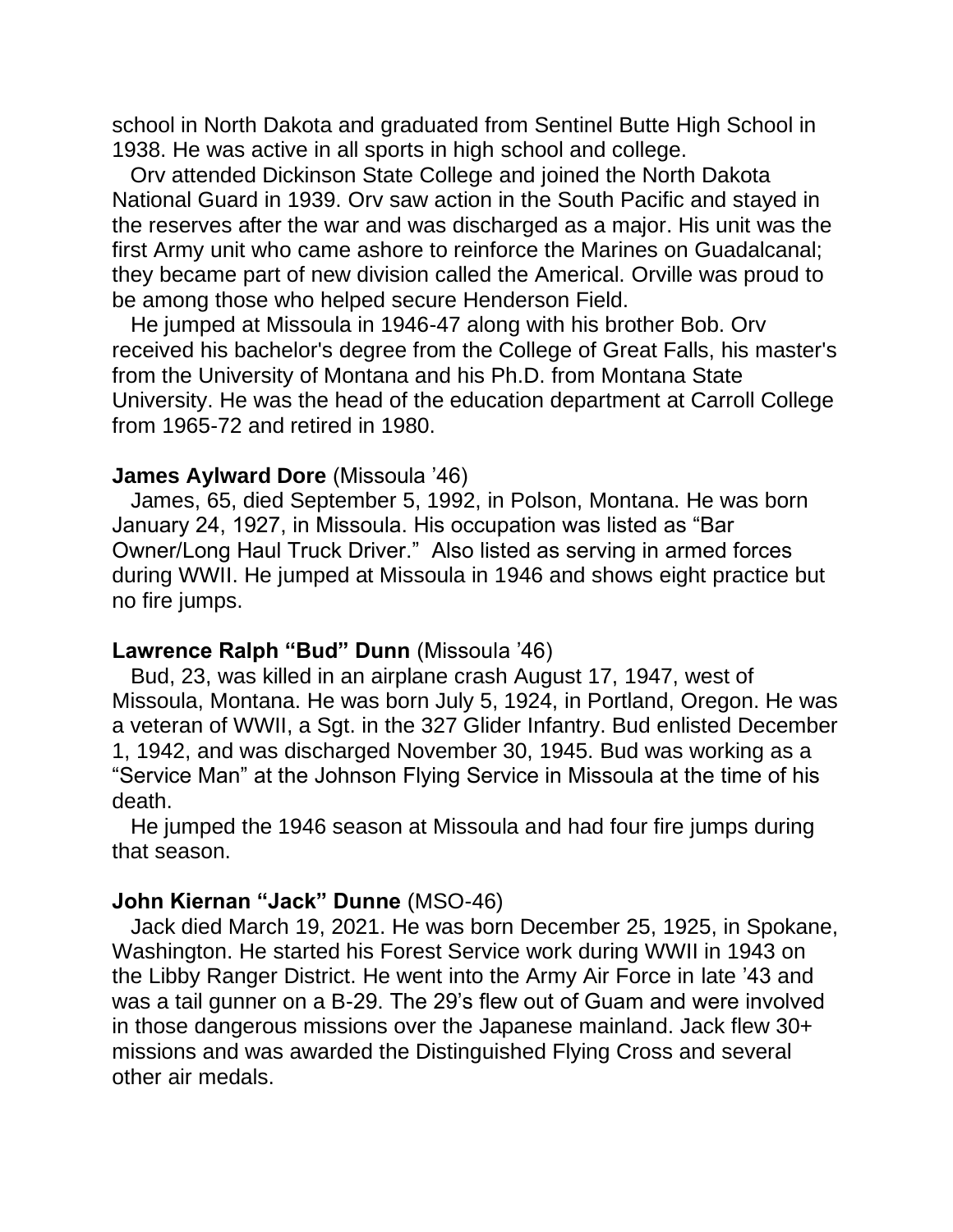Back from the war in 1946, Jack and a friend applied for smokejumping and were accepted. Both were sawyers and that probably helped as he was the "tool man" at Missoula during his career there. He jumped four seasons (46-49) while attending Western Montana College at Dillon and getting his teaching credential. Jack taught  $5<sup>th</sup>$  and  $6<sup>th</sup>$  grade for 33 years, mostly in Whitefish. Jack had 15 fire jumps over those four seasons.

 Jack's teaching career ended in 1985, but when he was even in his 90's, he would be recognized by former students who remembered his walls of chalk boards and how he made lessons come alive.

 To show that jumpers are the same, whatever the generation, in a 2004 interview with *Smokejumper* magazine, Jack recounts the time when a circus moved into town at the Fairgrounds. There was a baby elephant that was "borrowed" and taken to the barracks. When the late-night drinkers arrived, some of them must have sworn off the bottle when they opened the door.

### **Robert "Bob" Dusenbury** (Missoula '46)

 Bob died September 23, 2017, in Anacortes, WA. After graduating from high school in 1942, he joined the Navy and served as a Petty Officer on LST 281. Bob delivered tanks and supplies to Charlie Sector on Omaha Beach on June 6, l944. He moved to Missoula after the war and got his degree in Forestry from the Univ. of Montana.

 Bob jumped 1946-48 at Missoula and moved to Charlo, Montana, in 1955 where he worked for the BIA, ending up in Cedar City, Utah, as a manager for the writing of the first Grazing Environmental Statement for Utah. Bob retired in 1981 and moved to Anacortes and started Dusenbury Marine Services, spending many hours on his 40-foot sailboat.

#### **Donald Eugene Eastly** (Missoula '46)

 Don, 81, died January 16, 2007, in Seattle, Washington. He was born May 5, 1925, in Meridian, Idaho. Don was in the Army Air Corps 1943-46 during WWII. He jumped at Missoula during the 1946-47 seasons getting eight fire jumps.

#### **Edward J. Eggen** (Missoula '46)

 Ed, 97, died July 25, 2020, in Colfax, Wisconsin. He was born October 9, 1922, in Colfax where he graduated from high school. Ed enlisted in the Army Air Corps in December 1941. He worked at United Hardware after the war. Ed jumped at Missoula 1946-50 making 17 practice and 13 fire jumps.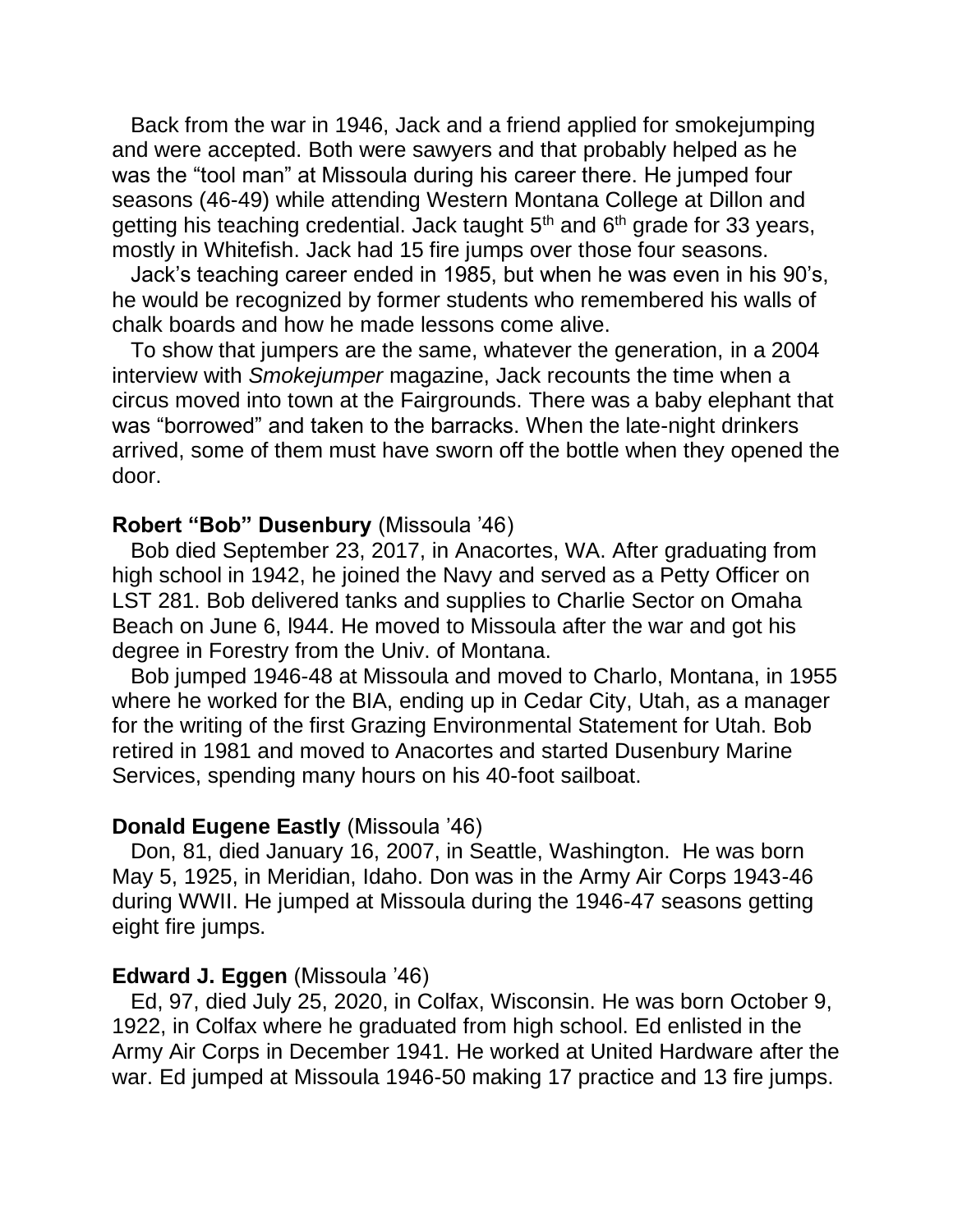He was one of the four jumpers to make the historic exhibition jump June 28, 1949, in Washington, D.C.

## **Bruce Emil Egger** (McCall '46)

 Bruce, 93, died April 8, 2017, in Portland, Oregon. He was born on May 9, 1923, in Middleton, Idaho. He graduated from McCall High School in McCall, Idaho, in 1942.

After graduation from high school in 1942 he was inducted into the Army. As an infantryman in G Company, 328th Regiment, 26th Infantry Division, Bruce fought in the front lines in France and Germany. Discharged as a staff sergeant in 1946, Bruce was awarded the Bronze Star Medal and other decorations for his World War II service.

 He jumped at McCall 1946-48 while obtaining his college degree from the University of Idaho. After his graduation in 1951 he began a 29-year career with the USFS.

 After his retirement in 1979, he moved to Prineville, Oregon. During the 80s, Bruce completed a memoir of his World War II experiences for his children. This and the memoir of fellow soldier Lee Otis were published in 1992 as G Company's War: Two Personal Accounts of the Campaigns in Europe, 1944-1945.

 Stephen Ambrose in his book, Citizen Soldiers, in talking about books by WWII veterans and their experiences, said: "Among the best of these are Bruce Egger and Lee Otts, G Company's War: Two Personal Accounts of the Campaigns in Europe, 1944-1945.

## **James W. Evans** (Missoula '46)

 Jim, 76, died January 10, 2003, from complications from Alzheimer's disease. He was a 1951 graduate from the University of Washington School of Architecture and was employed in that field for 40 years.

 Jim was project manager on many large jobs including the Kingdome in Seattle; the U.S. Pavilion in Spokane for the 1974 World's Fair; The USAF Medical Facility at Travis AFB and the Veteran's Administration Hospital in Seattle before retiring in 1994.

 Jim was also a private pilot who built several small airplanes over the years and served as Vashon (Wash.) airport commissioner from 1990 to 1997. He and his wife moved from Vashon Island, Washington to Sun City West, Arizona, in 1998.

## **Loren W. Fessler** (Missoula '46)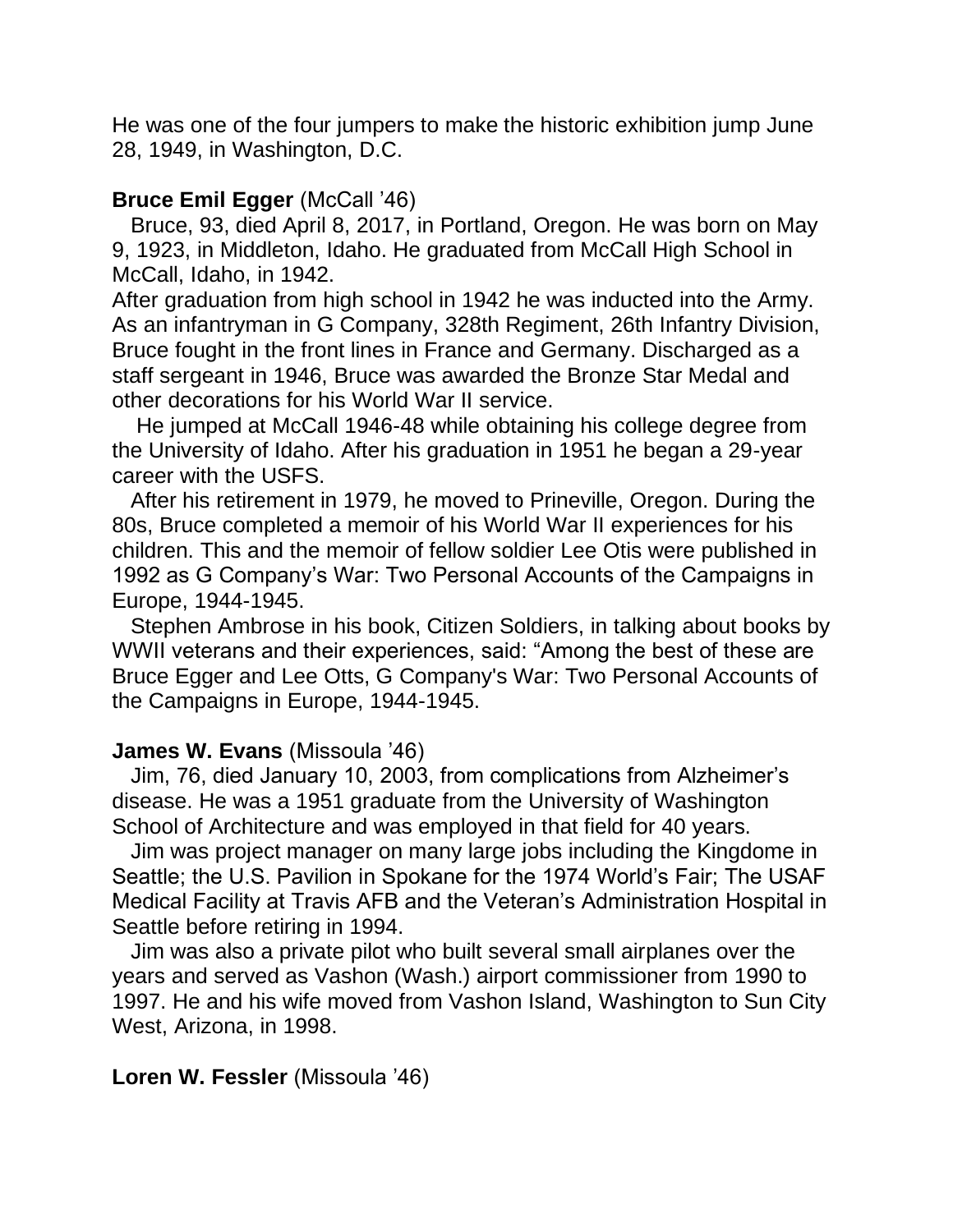Loren died February 21, 2002, and was buried in Thompson Falls, Montana. During WWII he was a member of OSS operational groups involved in parachuting behind enemy lines in France and China. It was this experience in China that led to his life-long involvement with the Chinese people and that country. Loren jumped at Missoula during the 1946 and '47 seasons, after which he went on to Harvard University to complete two degrees with an emphasis in Chinese.

Loren was a key journalist for Time magazine during the 60s and was the author of many books on China, including the Time-Life publication "China." He continued to live and work in China until health problems necessitated his return to the U.S. in 2000.

### **Henry J. "Hank" Florin** (Missoula '46)

 Hank died May 8, 2004, of natural causes in the company of his daughter and son. He grew up in Missoula and attended St. Francis Grade School, Missoula County High School, and the University of Montana. He was a hiker, and a hunter, and a skier, and an angler, and he canoed every river and crossed every stream in the Five Valleys.

 Hank flew B-17s in World War II. That most intense year of his life and remained riveted in his memory ever after. When recently asked which 15 minutes he'd like to live over, it was the bomb run over Berlin. He was a smokejumper after the war in the company of other combat vets. They were winding down.

 Hank worked for the *Missoulian* for 35 years. He provided security and an atmosphere that inspired a deep respect for life and nature. He was a liberal. He was inclusive. He believed men might respond to their better angels. Hank jumped at Missoula 1946-47.

## **John Albert Frankovich** (Missoula '46)

 John, 85, a retired Tucson attorney, died Oct. 24, 2010, in Tucson, Arizona. He attended Montana School of Mines, now known as Montana Tech, and earned a degree from the University of Montana School of Business and School of Law.

 John joined the Army and served as a tail gunner in Europe during World War II. He jumped at Missoula in 1946-47 before embarking on a career with State Farm Insurance in Great Falls, Montana.

 John then joined the legal department of the Anaconda Mining Company in Butte, Montana, and transferred in 1968 to Tucson during Anaconda's expansion to the Southwest. He was later lead counsel for the Twin Buttes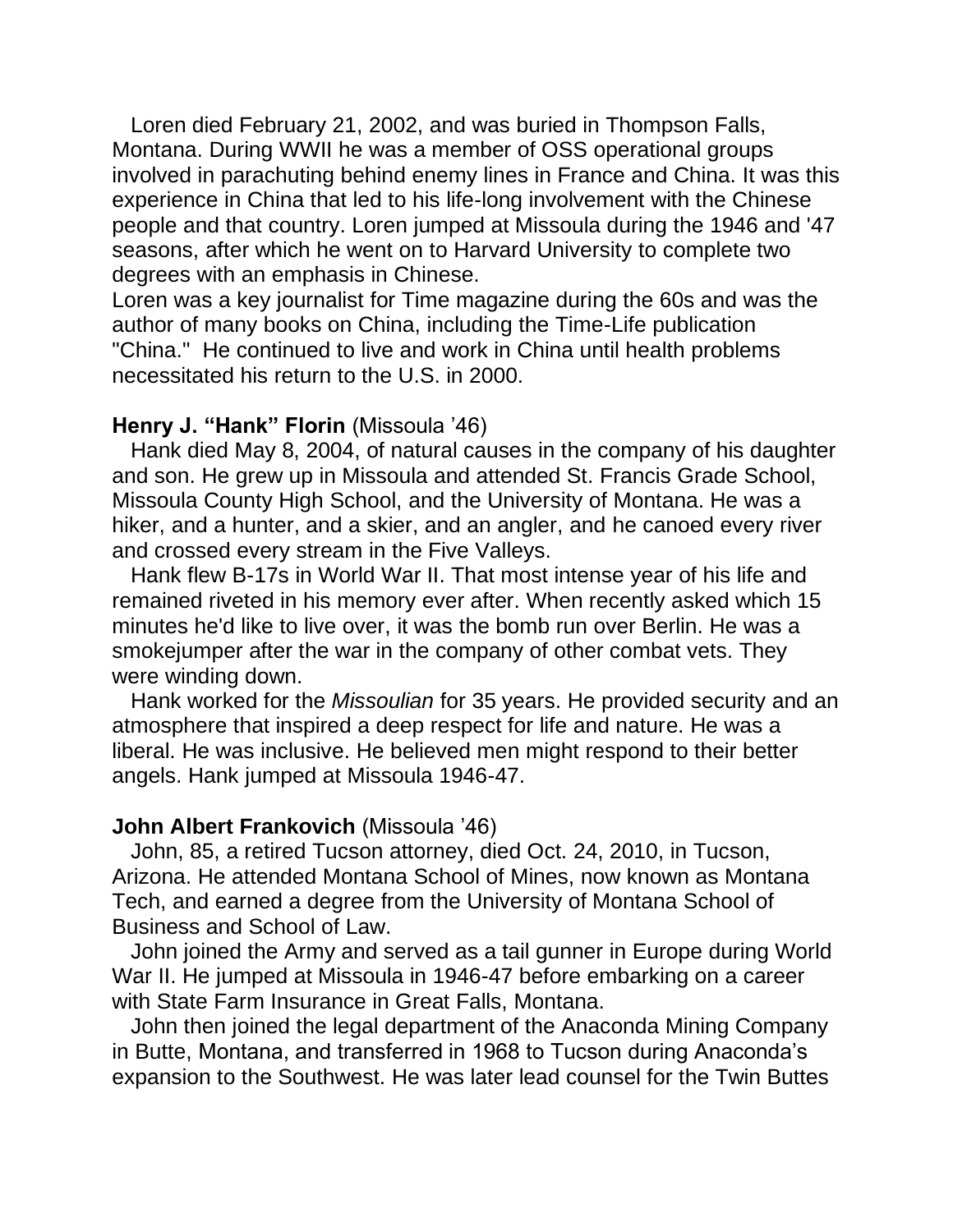Copper Mine in Green Valley, Arizona; the open pit mine became a joint venture called Anamax, where John worked until his retirement.

## **Raymond John Froehlich** (Missoula '46)

 Ray died February 6, 1985, in Missoula, Montana. He was born November 20, 1925, in Missoula. Ray enlisted in the Army December 28, 1943, and was a Sqt. in the  $97<sup>th</sup>$  Bombardment Group. He jumped at Missoula during the 1946-47 seasons.

## **Duane C. "Gil" Gilmore** (Missoula '46)

 Gil, 84, died July 10, 2012, in Bellevue, Washington. He attended Montana State University and spent the summers of 1946-47 jumping from Missoula. Gil and his wife operated Gillmore's Motel in Missoula for a couple years.

## **Howard Lee Gorsuch** (McCall '46)

 Lee, 91, died November 25, 2015, at his home in Colville, Washington. He was a graduate of the University of Idaho School of Forestry. Lee served in the Airborne during WWII and was wounded in the Battle of the Bulge.

 After graduation Lee worked for the USFS on the Lolo N.F. and the Colville N.F. He jumped at McCall in 1946 and Missoula 1947-53.

## **Roy L. Goss** (North Cascades '46)

 Roy died, October 10, 2015. He served in the U.S. Navy during WWII assigned to the battleship USS Indiana. Roy was a graduate of Washington State University where he earned his bachelor's degrees in Agriculture and Education and a PhD. in Agronomy.

 Roy taught and worked 30 years as a research scientist and extension specialist for the WSU Agronomy department. In 2006, Roy was honored by Washington State University in the renaming of its primary turfgrass farm in Puyallup to "The Roy L. Goss Research Farm."

 Roy retired in 1995 and was a resource person for master gardeners as well as being a keynote speaker at many seminars. He jumped at NCSB 1946-50

## **Robert M. Gossett** (McCall '46)

 Bob, 91, died April 21, 2014. The son of former Idaho Governor Charlie Gossett, he graduated from Boise Jr. College and the University of Idaho in Business.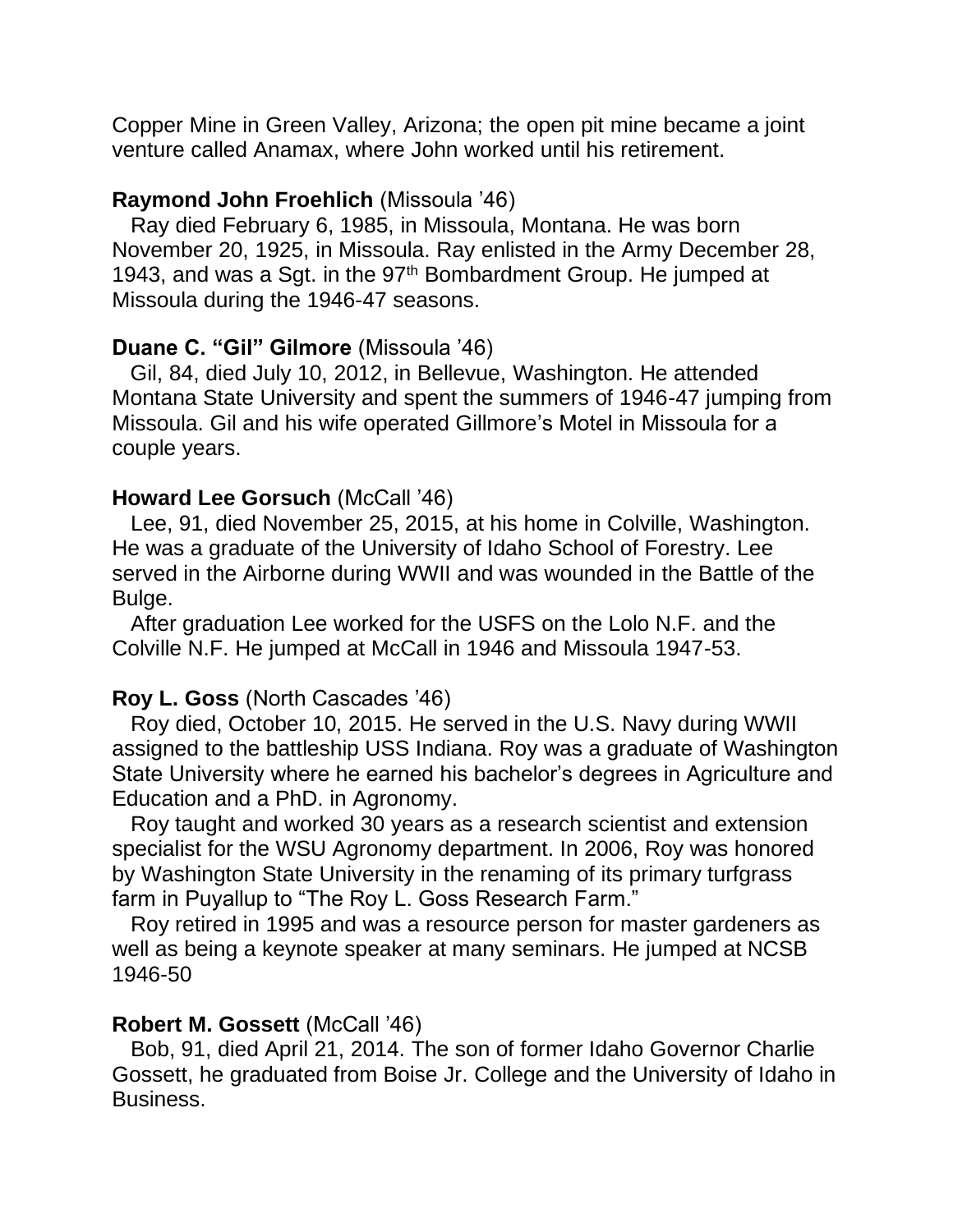Bob was a Navy pilot during WWII and jumped at McCall during the 1946 season. He continued to own and fly multiple aircraft throughout his life.

 Bob combined the power of the computer and business accounting and founded Cougar Mountain Software (CMS). CMS was incorporated, became a national competitor, and remains a second-generation employer in Boise.

#### **Lester Jerome Grenlin** (Missoula '46)

 Les died September 10, 1995, at his home in Oslo, MN from cancer at the age of 75. He was born December 22, 1919, in Oak Park, Minnesota. He was a WWII combat veteran serving in the South Pacific., Les was one of the first smokejumpers recruited by the CIA in 1951 and worked training Chinese airborne troops on Formosa.

Les jumped at Missoula 1946-48, 51-52.

### **Wilbur R. "Bill" Gropp (**Missoula '46)

 Bill started summer work for the Forest Service in May of 1940 (shortly before he turned sixteen) doing trail maintenance, smokechasing, and as a lookout. In a 2020 interview with *Smokejumper*, "I was visiting my brother, Howard, with my father and the Assistant Ranger came by. It was a bad fire season, and the Ranger asked my Dad if it was okay if I was hired? Dad was okay, so my USFS work started. I graduated from high school in 1942, worked as a lookout the rest of the summer.

 Bill then went to a welding school and worked at the Kaiser Shipyard in Vancouver, WA. He joined the Marines in May of 1943. "I was in the battle of Iwo Jima and luckily to come out in one piece." He was discharged in March of 1946.

 "I had been accepted to return to lookout duty but my brother, Howard, was returning to Missoula for smokejumping (he had jumped in 1942) and needed transportation, so I took him. At Missoula, Earl Cooley offered me a job, so I cancelled my lookout job and started training as a smokejumper." Bill jumped the 1946 season with two fire jumps.

 "My brother and I went to Farragut College & Technical Institute to learn the 'body and fender' trade. We planned on opening our own shop. The work didn't suit me, so I applied for work at several utilities. I was hired by the Washington Water-Power Co. and started an apprenticeship as a Hydro-Power operator—did a three year 'on the job' stint and ended up as a power dispatcher for them. In 1962 I took a job with Bonneville Power Adm. to get away from shift work."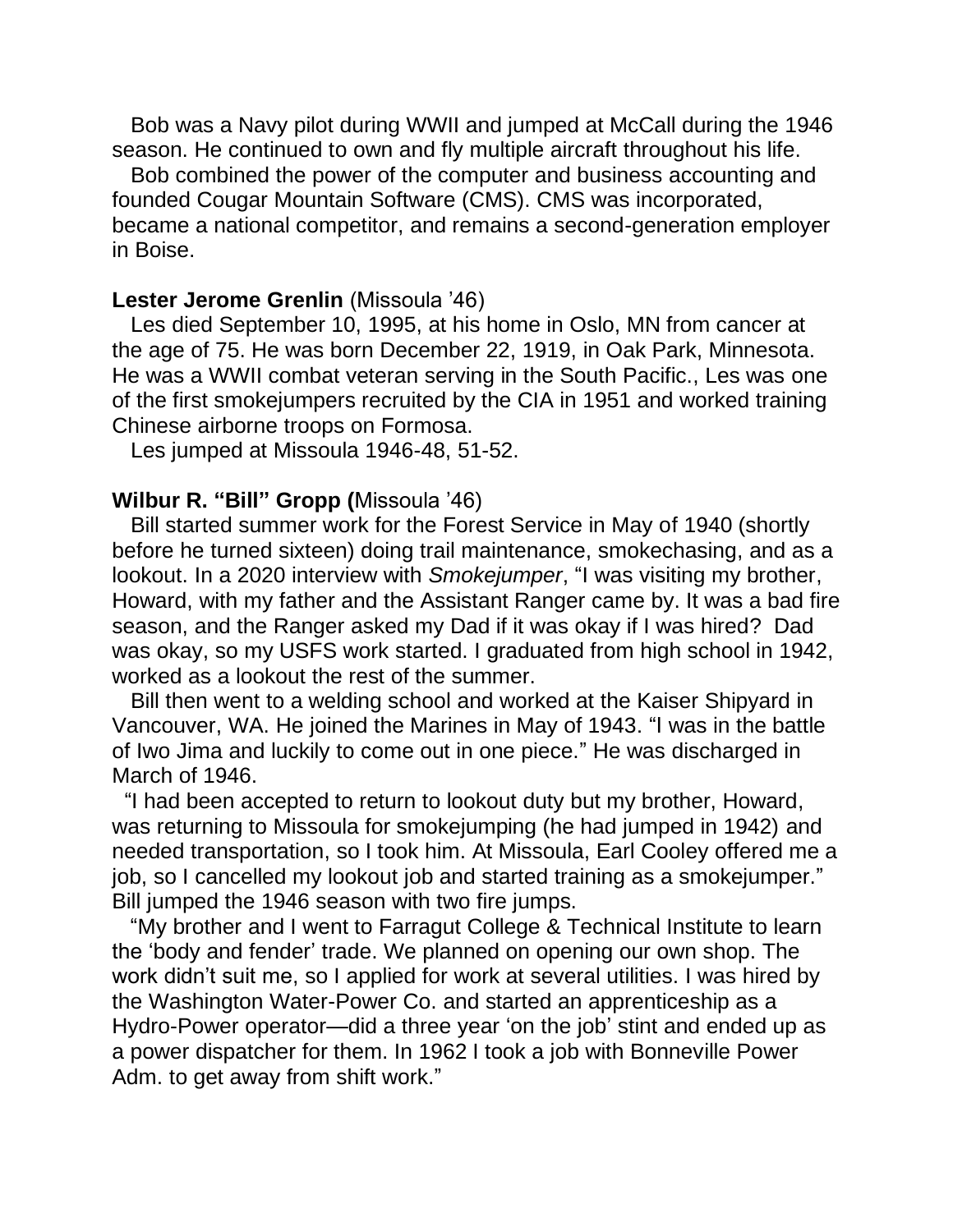Bill moved to the Seattle area and eventually ended up in Albany, OR., where he worked until retirement in 1983. He was 96 on June 14, 2020.

### **Harold Hackman** (Missoula '46)

 Harold jumped at Missoula during the 1946-47 seasons. From research it is possible that this is the Hackman that was a smokejumper:

 Harold Eugene Hackman died, 45, September 27, 1969, in Missoula, Montana. Born September 28, 1923, in Petaluma, California, and moved to Missoula as an infant. He served in WWII as a CPL in the Army Air Corps and in the USAF during the Korean War. He married June Phelps in Missoula in 1951 and worked as a logger for the John J. Hogan Logging Co.

## **Albin C. "Al" Hammond** (Missoula '46)

 Al died March 29, 2015, in Missoula Montana. Following graduation from Miles City High School, he worked as an ironworker for several years in his hometown. After the start of WWII, he volunteered as an army paratrooper and became part of the 11th Airborne Division sent to the Pacific, first to New Guinea and then to the Philippines. In 1945 he became part of the occupying force in Japan.

 Upon his return to the United States, Al attended the university in Missoula for two years. He was one of the many returning WWII veterans that hired on as smokejumpers in the summer of 1946.

 Al had a great and memorable 31-year career with the USFS during which time he made 98 parachute jumps. Because of his background in first aid, he was assigned to many rescue jumps, most notable, the 1959 Yellowstone earthquake that took 28 lives.

 In 1961 Al was placed in charge of the Region 1 helicopter program becoming a helicopter pilot himself.

## **Paul Ellis Hankins** (Cave Junction '46)

 Paul Ellis Hankins was born on September 2, 1920, in Shenandoah, Iowa. He died on March 15, 2004, in Waldport, Oregon, at the age of 83, and is buried in Portland, Oregon. Paul entered the Army in May 1942 from Des Moines, Iowa. He was a paratrooper during WWII and records indicate that he served overseas. Paul jumped the 1946 season at Cave Junction.

### **William J. "Bill" Helman** (Missoula '46)

Bill, 24, died August 6, 1949, in a Helena hospital because of burns from the Mann Gulch Fire on August 5, 1949. He lived in Kalispell, Montana,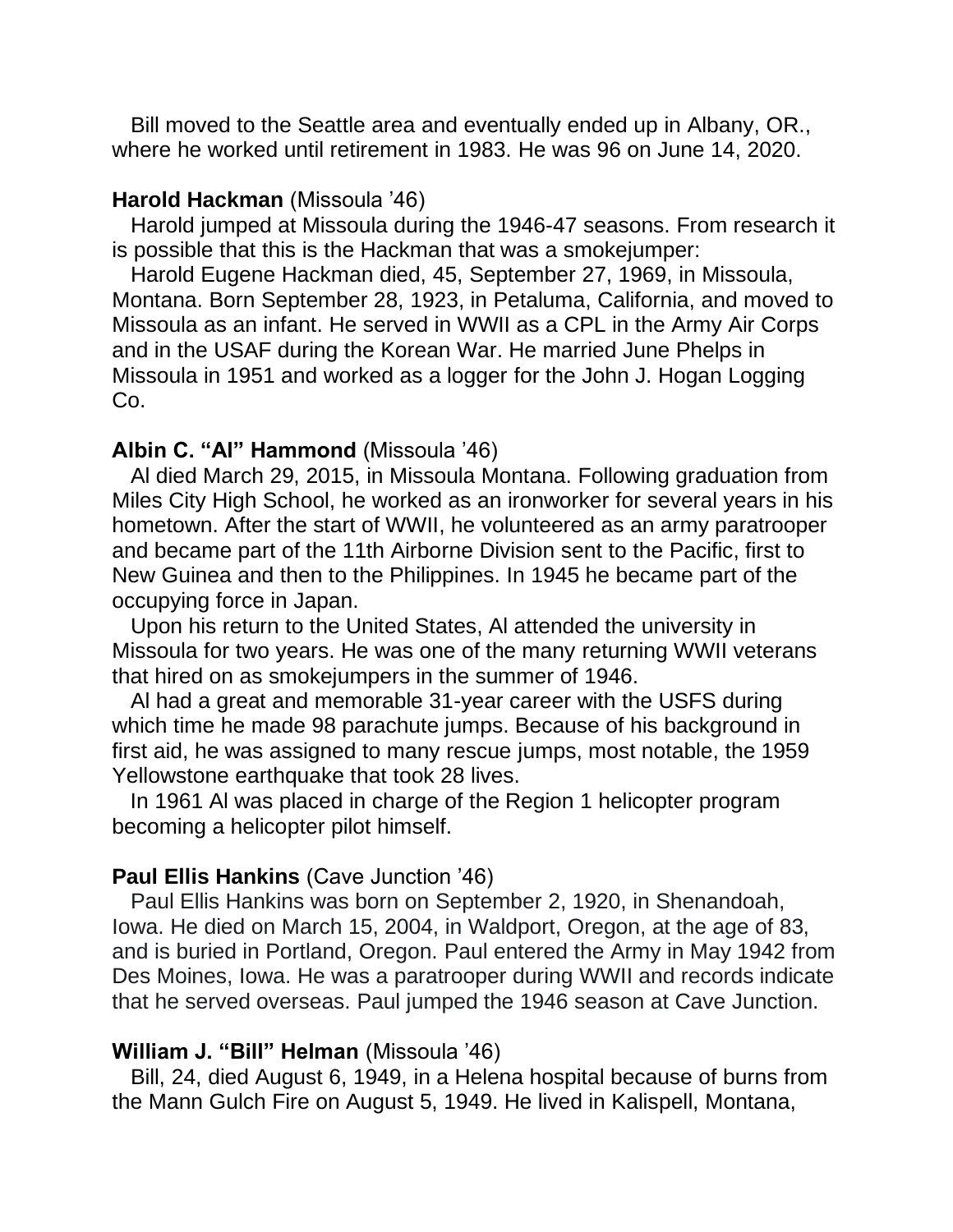and, at the age of 17, volunteered for the Navy where he served two years before transferring to the Marine Corps as a medical corpsman and took part in operations in the Pacific theatre. Bill completed high school upon his return from WWII and attended Montana State University for two years, one year at Northern Montana College and was three months away from his degree from Greeley State Teachers College in Colorado with the aim of becoming a science and botany teacher.

 Bill was married to Geraldine Mather, and they had a son a month and a half old. Two weeks before the Mann Gulch Fire, he took part in an exhibition jump in front of the White House in Washington, D.C.

## **Steve W. Henault (Missoula'46)**

 Steve, 41, (Major/US Army) died February 19, 1971, in the crash of an Alaska Army National Guard aircraft at the 14,800-foot level of Mt. Sanford, Alaska. It was on a ferry mission to Ft. Richardson, Alaska, from Fresno, California. The plane developed engine problems, declared an emergency, and landed at Whitehorse on the way up. Major Henault was the Pilot in Command conducting a plane transition as well as qualify LTC. Caldwell (another passenger) in the U-8 aircraft.

 He jumped in Missoula for seven seasons and was a stand-in for Richard Widmark during the filming of "Red Skies of Montana." Steve flew two tours in Vietnam and was a Major with the Air Medal with 10 oak leaf clusters.

 Steve was born January 15, 1928, in Snoqualmie, Washington and graduated from Darby H.S. (MT) in 1947 and Montana State in 1952. He enlisted in the Army in 1953. He jumped at Missoula 1946-52.

 Former jumper, Rex Post (MSO-54), a Pan Am Airways Captain on leave, and mountaineer, died during a rescue attempt on this crash.

## **Wallace D. "Wally" Henderson** (McCall '46)

 Wally was born on March 19, 1929, in Hot Springs SD. Moving to Oregon he attended Ontario High School, graduating in 1946.

 In 1947, Wally attended Parks Air College, then transferred to the University of Colorado. In 1949, he attended Navel Flight Training, in Pensacola, Florida. He attained a BS in Engineering Physics and a MA in International Relations in 1966.

 Wally had a remarkable military career, first with the Navy flying Corsairs and having to plow out of one in 1950. On to the Air Force as a  $2<sup>nd</sup> LT$ , he was assigned to the 319<sup>th</sup> Fighter Interceptor Sq. in Korea, even having to bail out once. After a year and 72 missions over North Korea, Wally returned to the states assigned to multiple bases. Eventually he became an Air Force Advisor to the Maine Air National Guard at Bangor ME.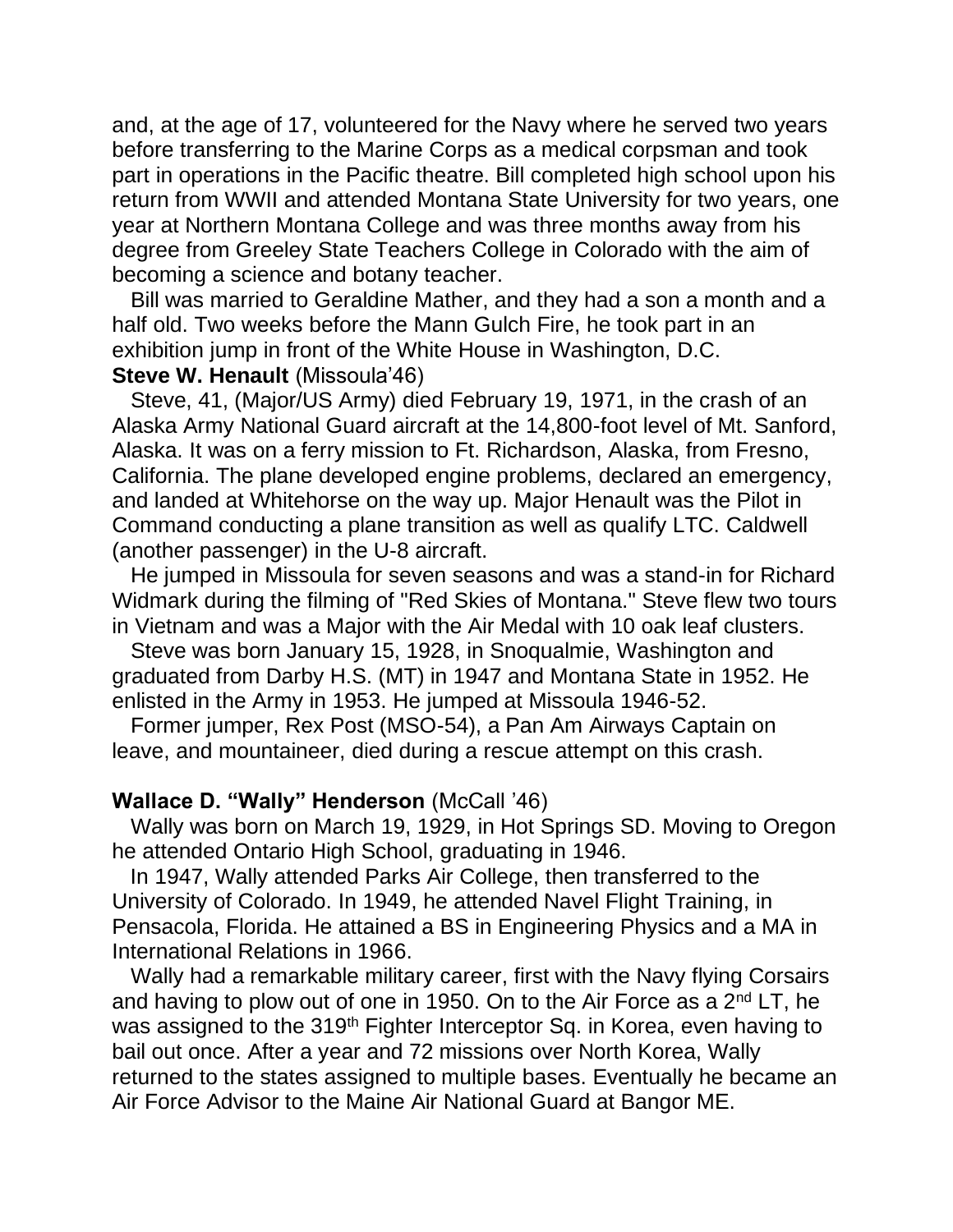Significant positions held included managing programs dealing with aspect of nuclear weapons, Naval War College, National Reconnaissance Org member, Director of Intelligence & Warning Systems. Wally retired in 1973 as a Colonel, and with multiple civilian jobs fully retired in 1999.

 Wally continues to fly light aircraft, hot air balloons and gliders, when not traveling the world from his current home in Albuquerque NM.

Two months after Wally's 17<sup>th</sup> birthday, he became a smokejumper assigned to McCall then Missoula for the 1946-47 fire seasons. He jumped 29 times for those two years.

### **Andrew H. "Ed" Henry** (Cave Junction '46)

 Ed, 74, died August 9, 2000, in Paso Robles, California. He was born September 1, 1925, in Scioto, Ohio. He jumped at Cave Junction during the 1946-47 seasons. Ed had an associate degree from Cerritos College and a bachelor's degree in English and Literature from the University of California Berkeley. He was an Academic Counselor at U.C. Berkeley.

#### **Doy A. Herred** (Missoula '46)

 Doy died August 27, 2009, in Blaine, Washington. He was retired from the U.S. Border Patrol and jumped at Missoula during the 1946 and 1947 seasons.

### **Arthur E. "Art" Higbee** (North Cascades '46)

 Art, 84, died Feb. 7, 2011, in Arvada, Colorado. He attended pre-aviation cadet training at Montana State College and became a cryptographer in the Army Air Corps (predecessor of the U.S. Air Force) in 1945, serving as a first lieutenant with a heavy-bombardment squadron. After an honorable discharge, Art jumped from Winthrop for the 1946 season. He went back to the Air Force Cadet Training Program in 1948, graduating the following year as a first lieutenant troop carrier pilot. Art served in the Korean War.

 Returning to civilian life in 1953, he worked for Guthrie Construction in Spokane, Washington, before joining the Washington State Patrol as an officer. Art left that position and moved to Seattle, where he began a 28 year career as a claims adjuster for Grange Insurance. The company transferred him to Denver in 1968, where he remained; he left the insurance industry in 1991 and worked for Cook Distributing, a Christian book distribution company, for two years.

 Art then became an associate pastor at Faith Bible Chapel, retiring in 2008.